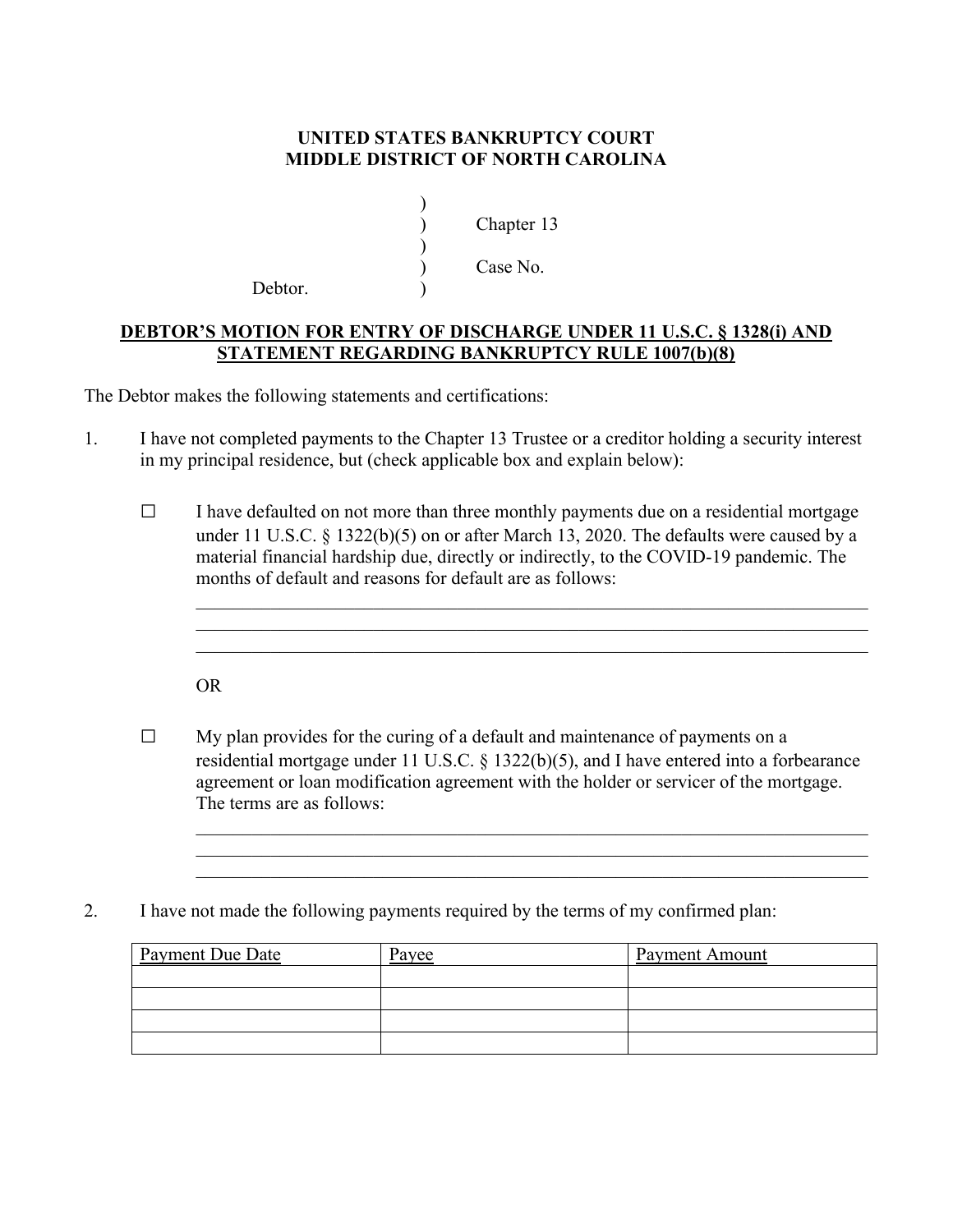- 3. I have completed an instructional course concerning personal financial management and a certificate regarding my attendance has been filed with the Court.
- 4. I have not received a Chapter 7, 11, or 12 discharge in a prior case filed within four years preceding the filing of the current Chapter 13 case.
- 5. I have not received a Chapter 13 discharge in a prior case filed within two years preceding the filing of the current Chapter 13 case.
- 6.  $\Box$  I am not required to pay any Domestic Support Obligations required by judicial or administrative order, or by statute.

OR

- $\Box$  I am required to pay Domestic Support Obligations required by judicial or administrative order, or by statute, and all amounts payable under such obligations are paid as of this date, including amounts that were due before the petition was filed, to the extent provided for by the plan, and I have filed the Debtor's Disclosure of Information Regarding Domestic Support Obligations with the Chapter 13 Trustee's Office.
- 7A.  $\Box$  I did not elect to use my State exemptions to exempt any amount of an interest in real property with a value exceeding \$155,675 if this case was filed on or after April 1, 2013 but before April 1, 2016, \$160,375 if this case was filed on or after April 1, 2016 but before April 1, 2019, or \$170,350 if this case was filed on or after April 1, 2019.

## **IF YOU CHECKED BOX 7A, OMIT 7B. PROCEED TO 8.**

- 7B.  $\Box$  I elected to use my State exemptions to exempt any amount of an interest in real property with a value exceeding \$155,675 if this case was filed on or after April 1, 2013 but before April 1, 2016, \$160,375 if this case was filed on or after April 1, 2016 but before April 1, 2019, or \$170,350 if this case was filed on or after April 1, 2019. (If this box is checked, please check the appropriate boxes for statements  $(i) - (ix)$ .
	- $\Box$  (i) I have not been convicted of a felony nor is there pending any proceeding in which I may be found guilty of a felony as defined in 18 U.S.C. § 3156.
	- $\Box$  (ii) I do not owe a debt arising from violation of the Federal securities law, any State securities laws, or any regulation or order issued under Federal securities laws or State securities law.
	- $\Box$  (iii) There is no pending proceeding in which I may be found liable for a debt arising from violation of the Federal securities law, any State securities laws, or any regulation or order issued under Federal securities laws or State securities law.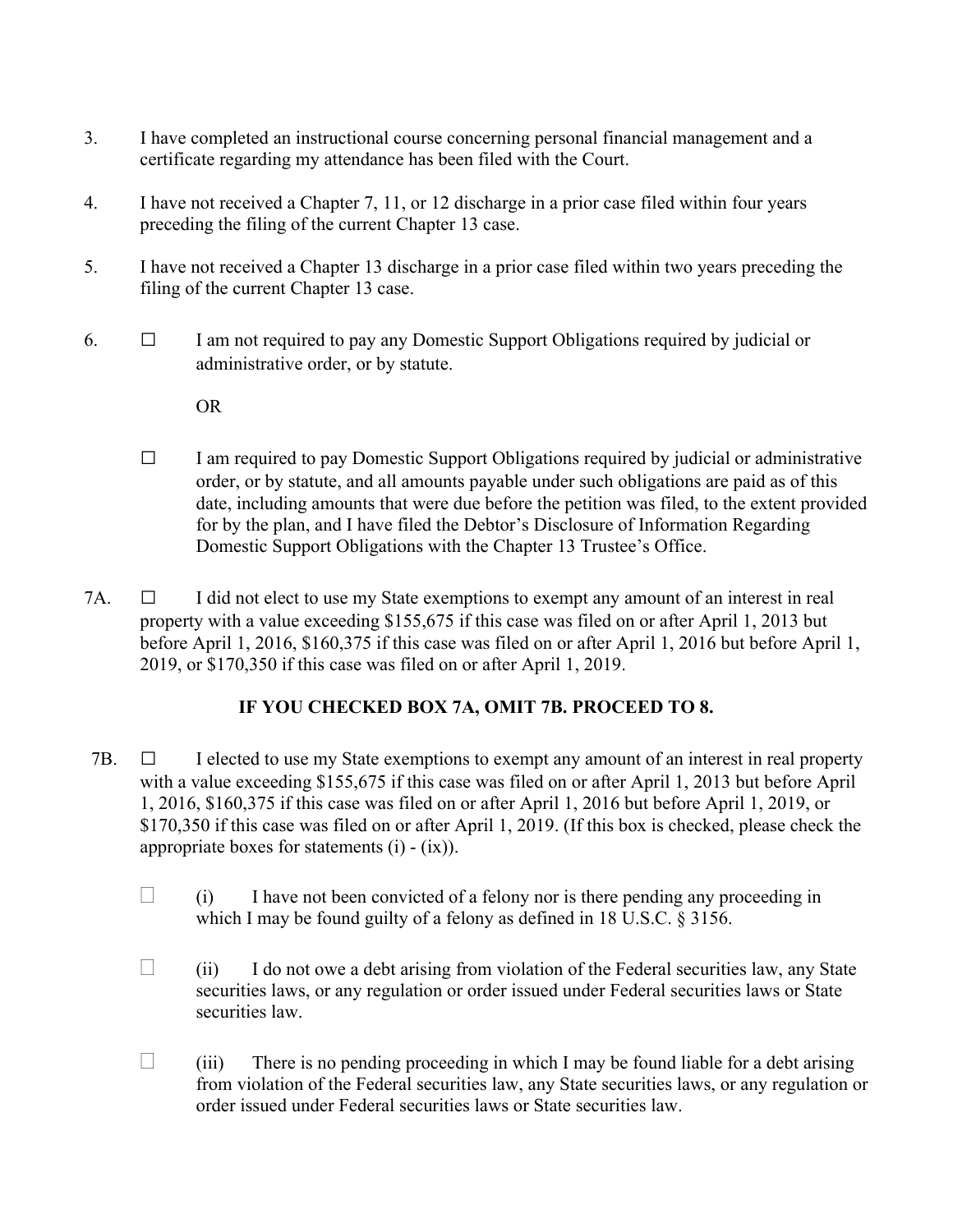- $\Box$  (iv) I do not owe a debt arising from fraud, deceit, or manipulation in a fiduciary capacity or in connection with the purchase or sale of any security registered under section 12 or 15(d) of the Securities Exchange Act of 1934 or under section 6 of the Securities Act of 1933.
- $\Box$  (v) There is no pending proceeding in which I may be found liable for a debt arising from fraud, deceit, or manipulation in a fiduciary capacity or in connection with the purchase or sale of any security registered under section 12 or 15(d) of the Securities Exchange Act of 1934 or under section 6 of the Securities Act of 1933.
- $\Box$  (vi) I do not owe a debt arising from any civil remedy under 18 U.S.C. § 1964.
- $\Box$  (vii) There is no pending proceeding in which I may be found liable for a debt arising from any civil remedy under 18 U.S.C. § 1964.
- $\Box$  (viii) I do not owe a debt arising from any criminal act, intentional tort, or will ful or reckless misconduct that caused serious physical injury or death to another individual in the preceding 5 years.
- $\Box$  (ix) There is no pending proceeding in which I may be found liable to owe a debt arising from any criminal act, intentional tort, or willful or reckless misconduct that caused serious physical injury or death to another individual in the preceding 5 years.
- 8. I understand that a discharge under 11 U.S.C. § 1328(i) does not discharge the mortgage debt described in numbered paragraph 1 of this motion, but it does allow me to receive a discharge of other debts dischargeable under 11 U.S.C. § 1328(a).

I declare under penalty of perjury that the information provided in this certification and motion is true and correct and move the Court to enter a discharge in this case.

Dated:

Debtor